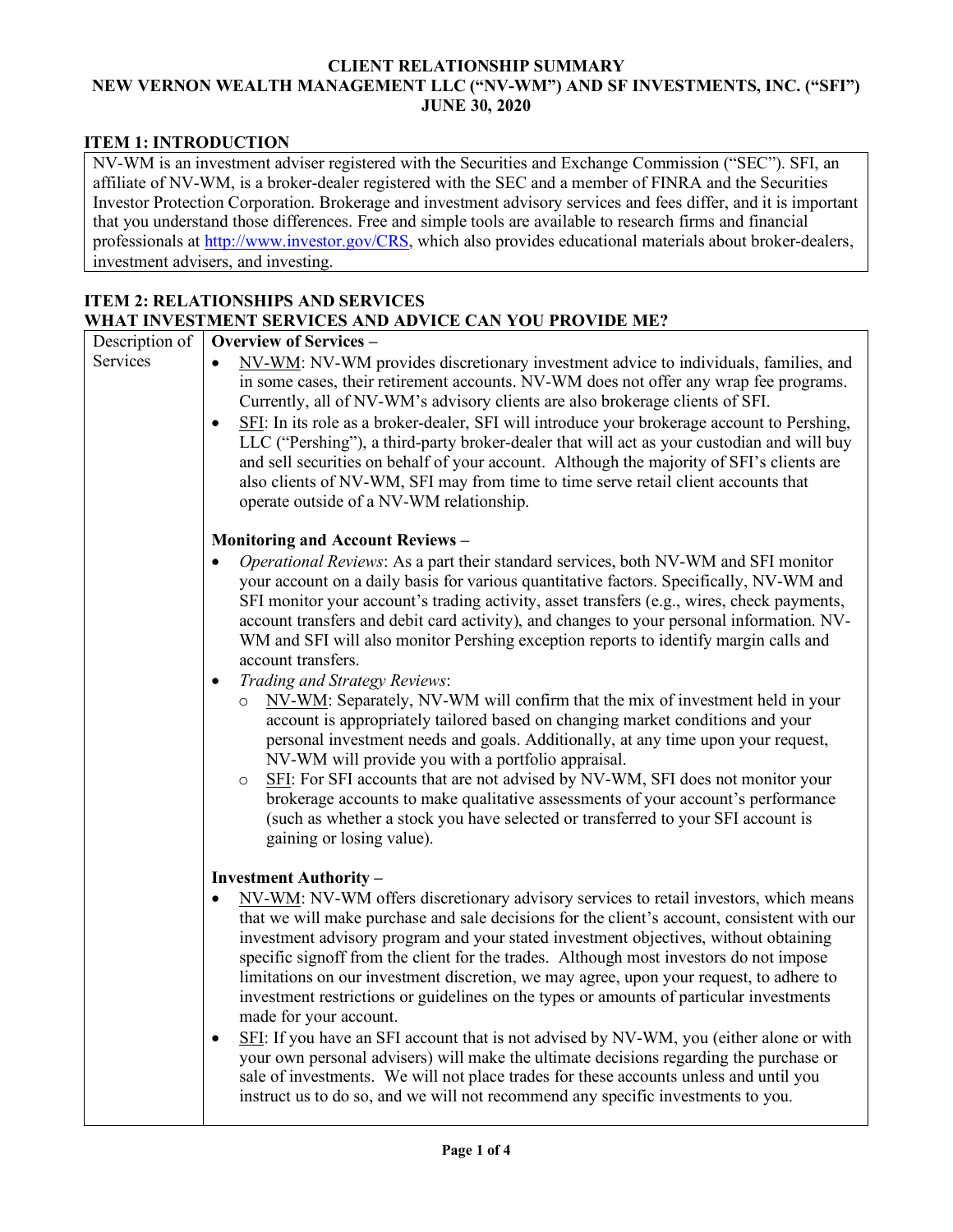|                                 | Limited Investment Offerings - There are generally no restrictions on the types of<br>investment offerings NV-WM may recommend or SFI will permit you to trade in an SFI<br>account, provided that you are eligible to invest in the relevant product, unless otherwise                                                                                                                                                              |
|---------------------------------|--------------------------------------------------------------------------------------------------------------------------------------------------------------------------------------------------------------------------------------------------------------------------------------------------------------------------------------------------------------------------------------------------------------------------------------|
|                                 | established in your account agreement.<br>Account Minimums and Other Requirements – There are no set minimum sizes for<br>accounts with NV-WM and SFI. However, the services for which your account is eligible<br>may depend on the account's size and amount of trading activity, the nature of your<br>relationship with NV-WM, SFI and/or our affiliates, and your investment objectives and<br>experience, among other factors. |
| Additional<br>Information       | For additional information, please see Item 4 (Advisory Business) and Item 7 (Types of<br>Clients) of the NV-WM Form ADV, Part 2A.                                                                                                                                                                                                                                                                                                   |
| Conversation<br><b>Starters</b> | Given my financial situation, should I choose an investment advisory service? Should I<br>choose a brokerage service? Should I choose both types of services? Why or why not?<br>How will you choose investments to recommend to me?<br>What is your relevant experience, including your licenses, education and other                                                                                                               |
|                                 | qualifications? What do these qualifications mean?                                                                                                                                                                                                                                                                                                                                                                                   |

# **ITEM 3: FEES, COSTS, CONFLICTS, AND STANDARD OF CONDUCT A. WHAT FEES WILL I PAY?**

| Description of<br>Principal Fees<br>and Costs | $N$ V-WM Account Fees – $N$ V-WM charges you a fee equal to a percentage of the assets in<br>your account as set forth in your investment advisory agreement. Unless otherwise agreed<br>between you and NV-WM in your investment advisory agreement, the percentage fee rate, per<br>year, that applies to your account appears in the chart below (based on the size of your<br>account with us):                                                                                                                                                                                                                                                                                                                  |                              |  |
|-----------------------------------------------|----------------------------------------------------------------------------------------------------------------------------------------------------------------------------------------------------------------------------------------------------------------------------------------------------------------------------------------------------------------------------------------------------------------------------------------------------------------------------------------------------------------------------------------------------------------------------------------------------------------------------------------------------------------------------------------------------------------------|------------------------------|--|
|                                               | <b>Aggregate Dollar Value of</b>                                                                                                                                                                                                                                                                                                                                                                                                                                                                                                                                                                                                                                                                                     | Percentage Fee Rate Per Year |  |
|                                               | <b>Assets in Client's Account</b>                                                                                                                                                                                                                                                                                                                                                                                                                                                                                                                                                                                                                                                                                    |                              |  |
|                                               | \$0 - \$499,999.99                                                                                                                                                                                                                                                                                                                                                                                                                                                                                                                                                                                                                                                                                                   | 1.50%                        |  |
|                                               | \$500,000 - \$999,999.99                                                                                                                                                                                                                                                                                                                                                                                                                                                                                                                                                                                                                                                                                             | 1.25%                        |  |
|                                               | \$1,000,000 - \$1,999,999.99                                                                                                                                                                                                                                                                                                                                                                                                                                                                                                                                                                                                                                                                                         | 1.00%                        |  |
|                                               | \$2,000,000 and up                                                                                                                                                                                                                                                                                                                                                                                                                                                                                                                                                                                                                                                                                                   | 0.85%                        |  |
|                                               | Note that if you are a non-U.S. client who was referred to NV-WM through a third-party<br>solicitor, your fee rates may be higher than the fee rates summarized above.<br>The fee NV-WM charges is payable at the beginning of each quarter (meaning that one<br>quarter of the amount in the chart above is charged at that time), and it generally is deducted<br>from your account by the account's clearing broker. Because our fee is based on the size of<br>your account, you will pay a larger fee to NV-WM as the assets in your account increase. NV-<br>WM may therefore have an incentive to encourage you to increase the assets in your account,<br>since that would result in a larger fee for NV-WM. |                              |  |
|                                               | SFI Account Fees – Aside from the fees imposed by Pershing, NV-WM clients will not be<br>charged any additional brokerage commissions or mark-ups by SFI; instead, SFI will<br>indirectly share a portion of the advisory fees paid to NV-WM pursuant to an expense-sharing<br>agreement. However, if you have an SFI brokerage account that is not advised by NV-WM or<br>one of its affiliates, you generally will be charged a fee or "mark-up" for each of the trades                                                                                                                                                                                                                                            |                              |  |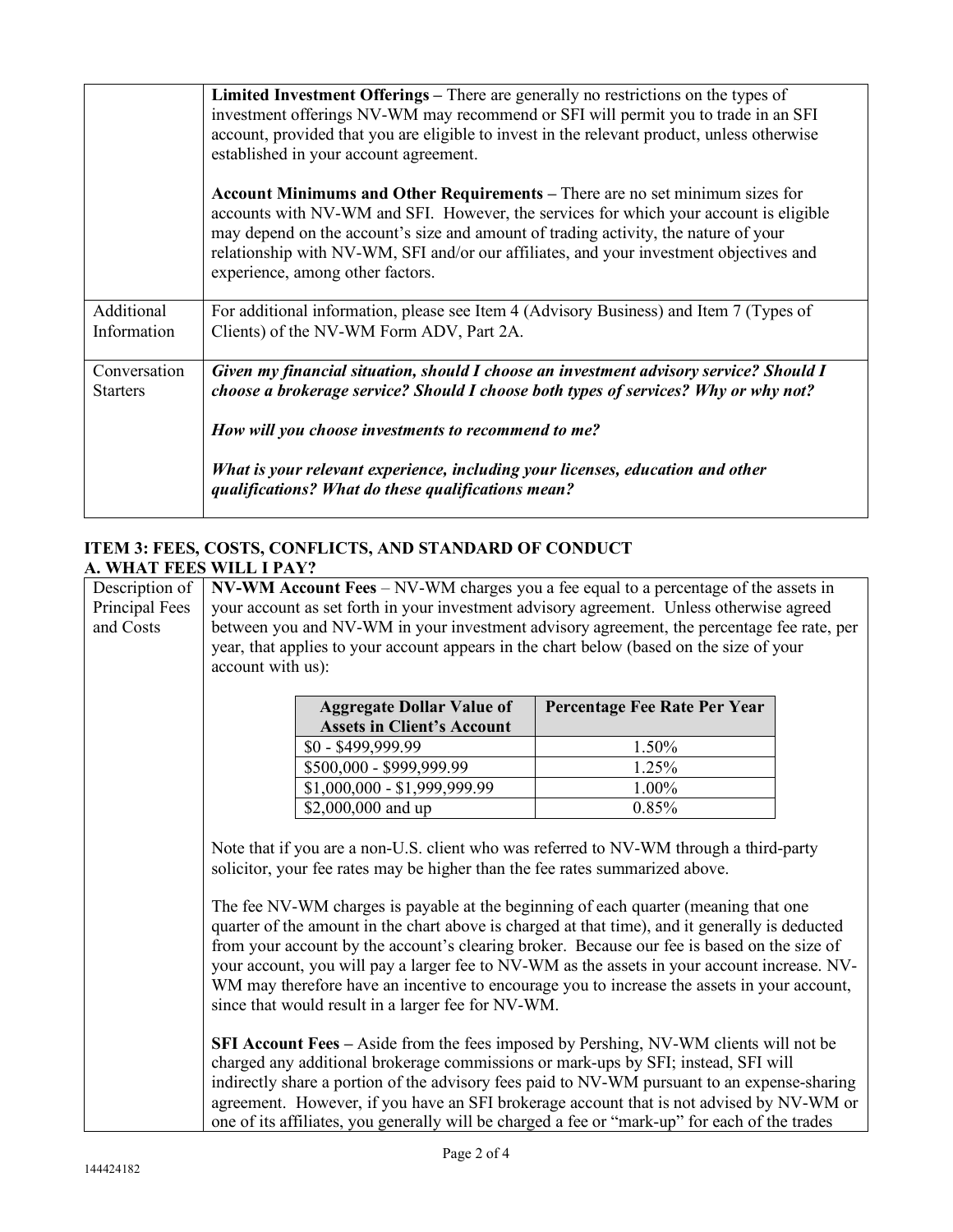|                                                  | your SFI account places as stipulated in your account agreement in addition to the fees<br>imposed by Pershing. Given that SFI receives greater fees for additional trades, SFI may have<br>an incentive to encourage you to trade more often.                                                                                                                                                                                                                                                                                                                                                                                                                                                                                                                                                                                    |
|--------------------------------------------------|-----------------------------------------------------------------------------------------------------------------------------------------------------------------------------------------------------------------------------------------------------------------------------------------------------------------------------------------------------------------------------------------------------------------------------------------------------------------------------------------------------------------------------------------------------------------------------------------------------------------------------------------------------------------------------------------------------------------------------------------------------------------------------------------------------------------------------------|
| Description of<br><b>Other Fees</b><br>and Costs | In addition to the fees payable to NV-WM and SFI, your account will be subject to transaction<br>fees imposed by Pershing (including specific fees related to Individual Retirement Account<br>and Qualified Retirement Plan accounts, if applicable to you) and any regulatory fees and<br>taxes that apply to your account. In certain circumstances, you may also be charged additional<br>fees that will be negotiated with you in advance, such as fees for special transactions.<br>You will also bear the investment management or other fees charged by any mutual funds,<br>exchange-traded funds, and other funds and investment products in which your account may<br>invest. You should carefully read the offering documents for such funds or investment<br>products for a complete description of applicable fees. |
| Additional<br>Information                        | You will pay fees and costs whether you make or lose money on your investments. Fees and<br>costs will reduce any amount of money you make on your investments over time. Please make<br>sure you understand what fees and costs you are paying. For additional information about our<br>fees and costs, please see Item 5 (Fees and Compensation) of the NV-WM Form ADV, Part<br>2A.                                                                                                                                                                                                                                                                                                                                                                                                                                             |
| Conversation<br><b>Starter</b>                   | Help me understand how these fees and costs might affect my investments. If I give you<br>\$10,000 to invest, how much will go to fees and costs, and how much will be invested for<br>me?                                                                                                                                                                                                                                                                                                                                                                                                                                                                                                                                                                                                                                        |

## **B. WHAT ARE YOUR LEGAL OBLIGATIONS TO ME WHEN PROVIDING RECOMMENDATIONS AS MY BROKER-DEALER OR WHEN ACTING AS MY INVESTMENT ADVISER? HOW ELSE DOES YOUR FIRM MAKE MONEY AND WHAT CONFLICTS OF INTEREST DO YOU HAVE?**

| Standard of<br>Conduct                                                | We do not provide recommendations as your broker-dealer. When we act as your investment<br>adviser, we have to act in your best interest and not put our interests ahead of yours. At the<br>same time, the way we make money creates some conflicts with your interest. You should<br>understand and ask us about these conflicts because they can affect the services and<br>investment advice we provide you. Here are some examples to help you understand what this<br>means.                                                                                                                                                                                                         |
|-----------------------------------------------------------------------|--------------------------------------------------------------------------------------------------------------------------------------------------------------------------------------------------------------------------------------------------------------------------------------------------------------------------------------------------------------------------------------------------------------------------------------------------------------------------------------------------------------------------------------------------------------------------------------------------------------------------------------------------------------------------------------------|
| Examples of<br>Ways You<br>Make Money<br>and Conflicts<br>of Interest | <b>Proprietary Products – NV-WM may refer certain eligible clients to an affiliate of NV-WM</b><br>that is a registered investment adviser, New Vernon Investment Management LLC ("NVIM"),<br>to discuss potential investments in private funds that NVIM advises. If you choose to invest in<br>any of the NVIM funds, you will pay fund fees and allocations to NVIM and its affiliates that<br>will indirectly benefit us, given our affiliation with NVIM. As a result, this referral<br>arrangement creates a conflict of interest. However, NV-WM will not use its investment<br>discretion to cause you to invest in NVIM funds or recommend them as part of your NV-WM<br>account. |
|                                                                       | <b>Third-Party Payments</b> – In some cases, SFI receives a share of the following amounts that<br>you may indirectly bear when we recommend or sell certain investments: (1) rebates from<br>Pershing for certain administrative and/or recordkeeping services based on the average<br>amount of client cash balances invested through a money market program; and (2) distribution<br>fees (sometimes called "12b-1 fees") for mutual fund positions transferred into client<br>accounts. The receipt of these payments can create a conflict of interest for NV-WM because<br>it provides us an incentive to invest your account in ways that maximize our receipt of these             |